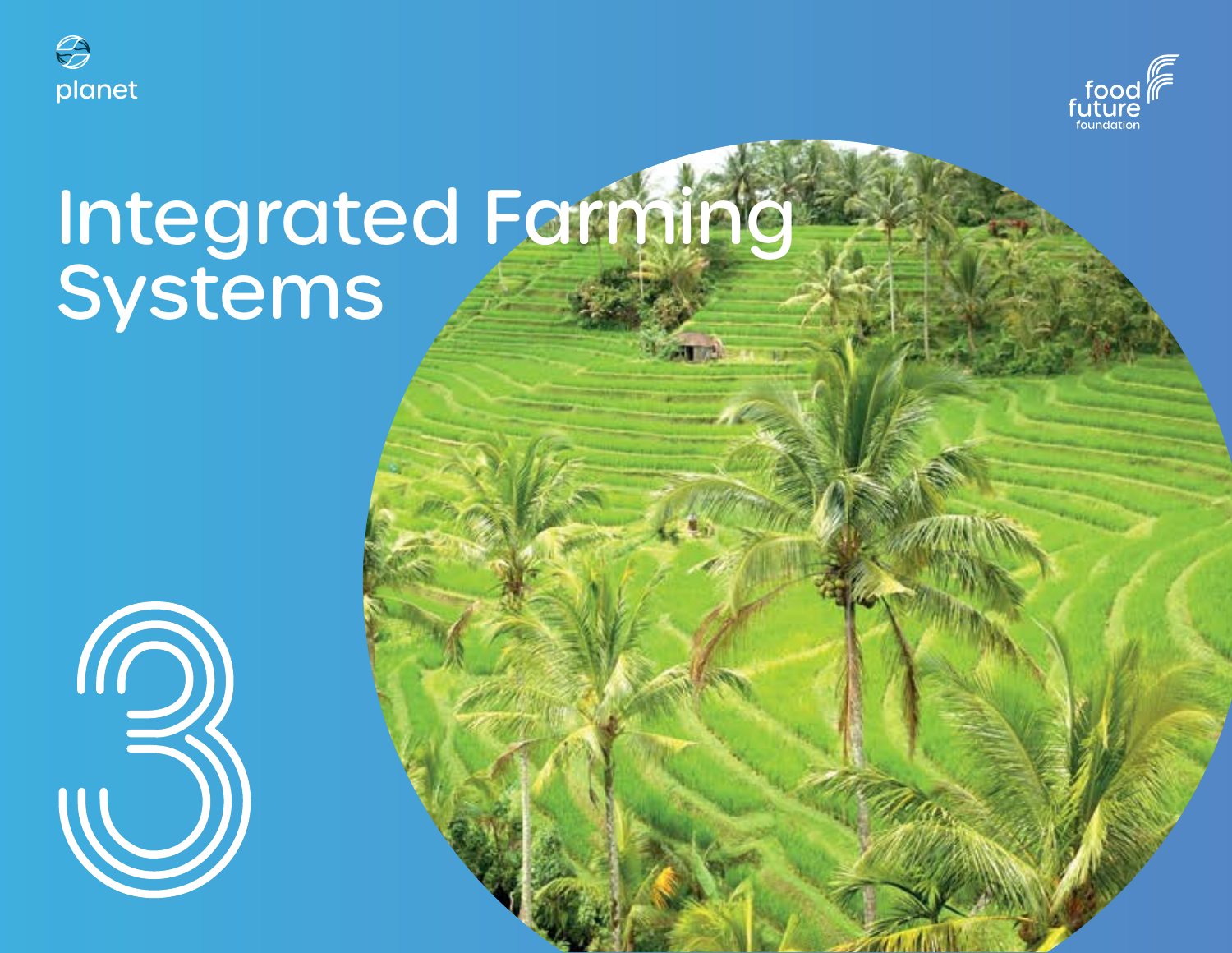



### Actionable Area

Shifting farmers' focus from individual components of household's basic needs for food (cereal, pulses, oilseeds, milk, fruit, honey, meat, etc.), feed, fodder, fibre, etc., to Integrated Farming System (IFS) approach.

#### Issues

- The majority of the farmers have been farming for a long  $\circledcirc$ time, but their focus has been on individual components and not in an integrated manner. At the Indian council of agriculture research ICAR and State Agricultural Universities level, a lot of efforts have been made aiming at increasing the productivity of different individual components of the farming system such as crop, dairy, livestock, poultry, piggery, goat keeping, duckery, apiculture, sericulture, horticulture, mushroom cultivation, etc. but lacking in their integration by following an integrated farming system approach. The integration is made so that the product of one component becomes the input for other enterprises with a high degree of complementary effects on each other. Preliminary research investigations advocated the benefits of productivity improvement by 30-50% depending upon the number and kind of enterprises and their management.
- The growth rate of agriculture in the recent past has been ∩ very slow despite rapid economic growth in India. According to the Economic Survey of India, 2008, the growth rate of food grain production decelerated to 1.2% during 1990-2007, lower than the population growth of 1.9%. In the subsequent years, the growth rate of food production has significantly fluctuated while always growing at a lesser



Source: Second advance estimate, GOI

Food grains output

(million tonne)

#### **Food Vision 2030 1201 Food Vision 2030**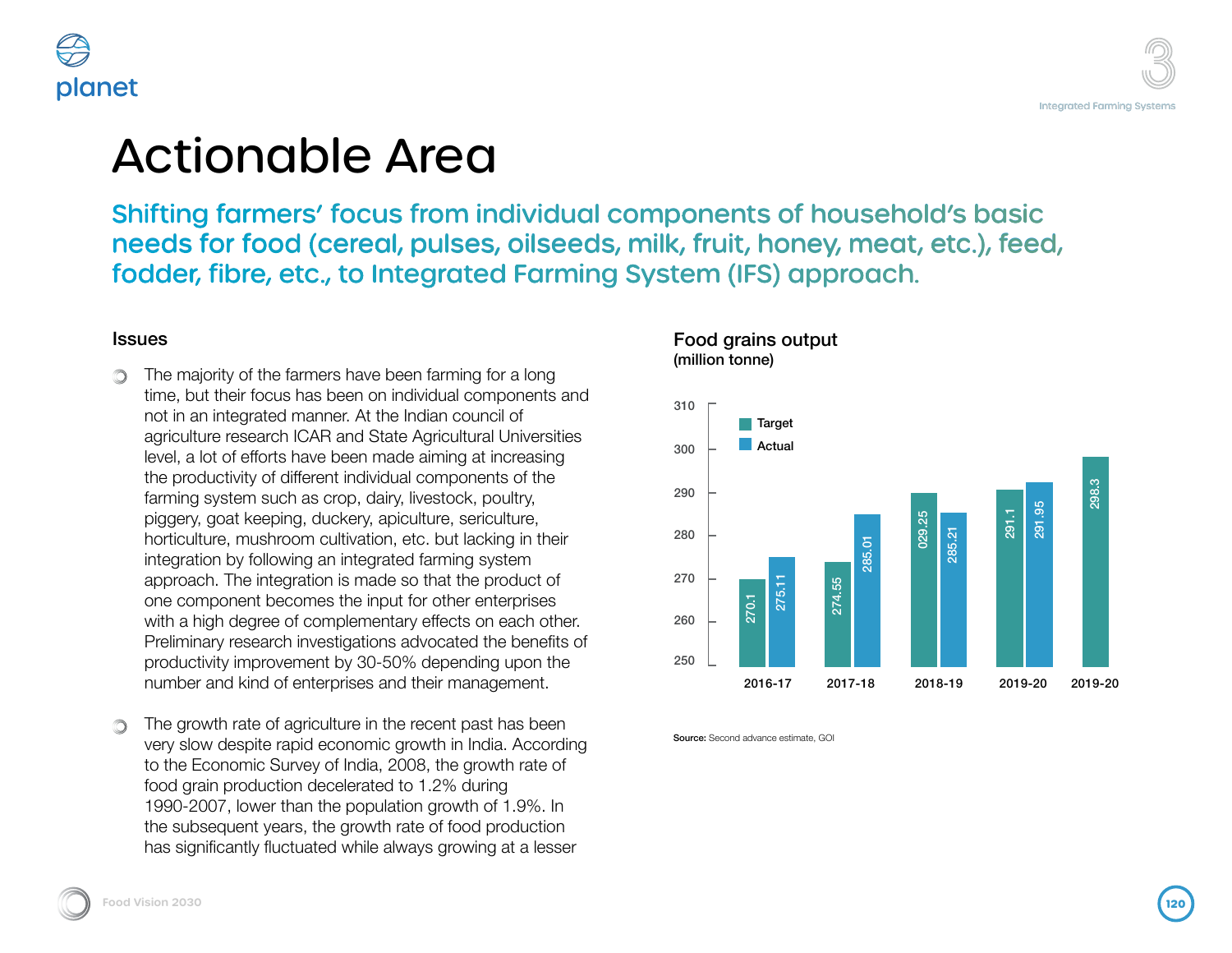

or an equal rate than the population growth rate. It is projected that India's population will touch 1.37 billion by 2030 and 1.6 billion by 2050. To meet the growing population of the country, India must produce 289 and 349 MT of food grains during the respective periods. The current scenario in the country indicates that the area under cultivation may further dwindle, and more than 20% of the current cultivable area will be converted for non-agricultural purposes by 2030.

- The operational farm holding in India is declining, and over  $\circledcirc$ 85 million out of 105 million holdings are below the size of 1 ha. Due to the ever-increasing population and decline in per capita availability of land in the country, practically, there is no scope for horizontal expansion of land for agriculture. Only vertical expansion is possible by integrating farming components requiring lesser space and time and ensuring reasonable returns to farm families. Therefore, the Integrated Farming Systems (IFS) assumes greater importance for sound management of farm resources to enhance farm productivity and reduce environmental degradation, improve the quality of life of the poor farmers, and maintain sustainability.
- The four primary goals of IFS are: ∩

a. Maximisation of the yield of all component enterprises to provide steady and stable income.

b. Rejuvenation/ amelioration of system's productivity and achieving agro-ecological equilibrium.

c. Avoid the build-up of insect-pests, diseases, and weed population through natural cropping system management and keep them at a low level of intensity.

d. Reducing the use of chemicals (fertilisers and pesticides) to provide chemical-free healthy produce and environment to the society.

Important elements like (i) Watershed, (ii) Farm ponds, (iii) Bio-pesticides, (iv) Bio-fertilisers, (v) Plant products as pesticides, (vi) Biogas, (vii) Solar energy, (viii) Compost making (Vermi, improved, etc.), (ix) Green manuring, and (x) Rainwater harvesting, may be included in IFS demonstrations depending upon the individual farmer's resources, interest, and opportunities.

# **Status**

#### Government Initiatives

- To strengthen all aspects of cropping systems research, the ∩ 'Project Directorate for Cropping Systems Research (PDCSR)' was established at Modipuram (Meerut) in March 1989, with 'AICRP on Cropping Systems' as one of the constituent schemes of the Directorate. The earlier two components, namely 'On–Station Research' and 'On-Farm Research', remained intact.
- To promote IFS, in the year 2009-10, the government renamed PDCSR to Project Directorate for Farming Systems Research (PDFSR)'. It was further renamed as ICAR-Indian Institute of Farming Systems Research (IIFSR) in November 2014, and the mandate was redefined further as:

a. Research in integrated farming systems on production technologies for improving productivity and resource use efficiencies.

b. Developing efficient, economically viable, and environmentally sustainable integrated farming system models for different farming situations.

c. On-farm testing, verification, and refinement of system-based farm production technologies.

d. Coordinating and monitoring integrated farming systems research in the country.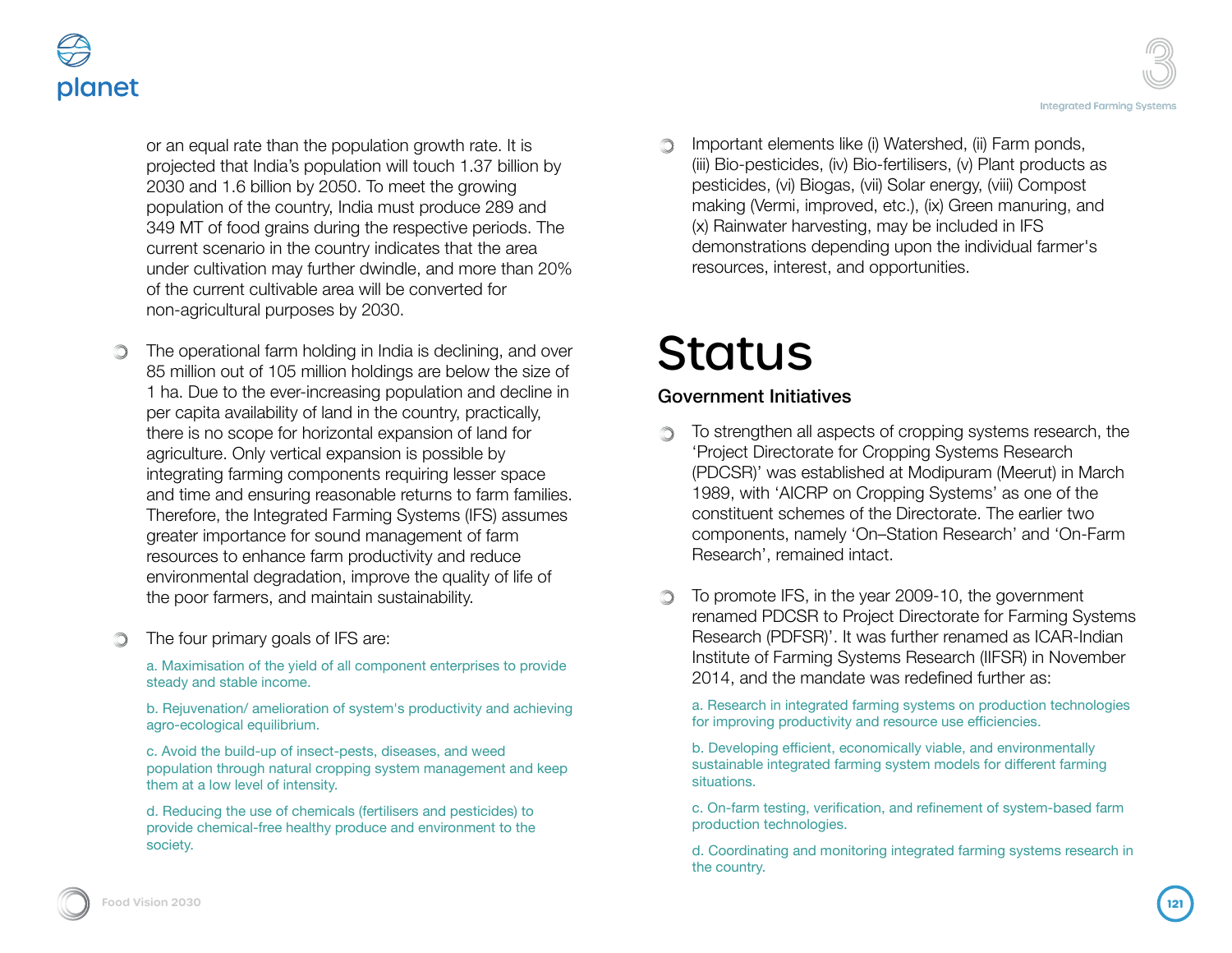

## Vision 2030

**An inclusive and integrated farming system** contributes to a food system and ensures nutritional security for communities and consumers for better human and environmental health.

 $\circ$ 

India's achievement under the Rainfed Area Development website of the NMSA in 2019-20 were 52,079 hectares under various IFS activities.

These include horticulture-based farming, livestock-based farming, agroforestry-based farming systems, water-harvesting and management, and green manuring.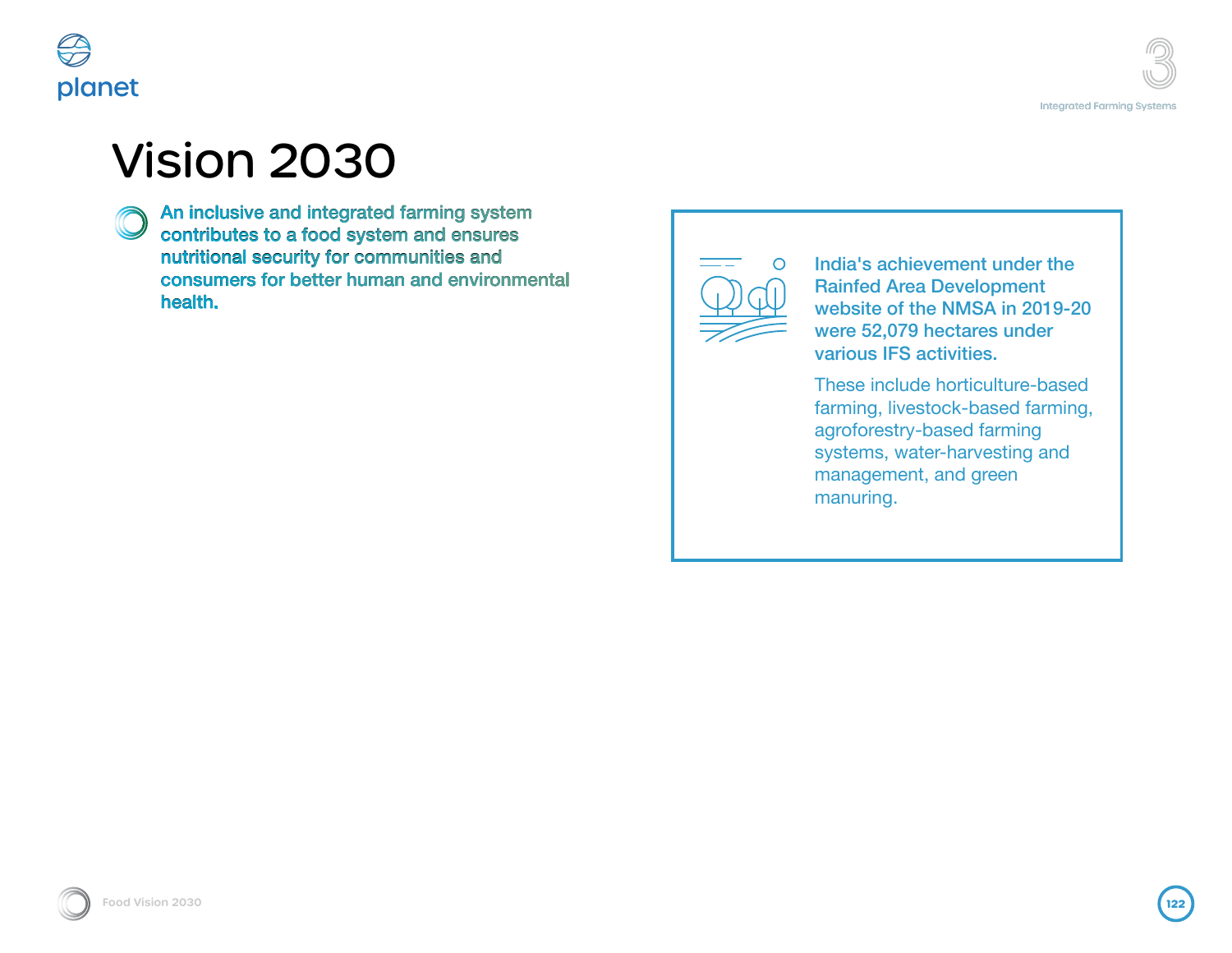

### Pathways



Prepare a policy draft for the consideration of planners to promote IFS models at a large scale with nominal financial assistance either through short, medium, or long-term loans or other promotional advantages.

Initiate a policy dialogue at the national and state level balancing food and nutrition security, self-sufficiency, and sustainability to influence the policy around IFS.

Establish a single-window service provision for farmers at the Panchayat/ Block level to avail the schemes related to IFS. Currently, one has to move within the departments for financing the different components of IFS as the governmental system is not yet synced with the IFS approach.

Explore the option of integrating different components of IFS with the Kisan Credit Card (KCC) and accordingly set the credit limits, as availability and convenience of services are a major concern.

Promote incentives for Gram Panchayat in IFS at a landscape level, on lines of Maharashtra government's statewide 'Swachata Mission' competitions and integrate IFS plans in the Gram Panchayat development plan(GPDP) to implement measures at a grass-root level and create evidence for further policy directions.

Explore the convergence of IFS with MGNREGA at the Gram Panchayat level since it would be instrumental in wider adoption. Use part of the fund spent on subsidising the cost of fertilisers etc., to financially support farmers for agroecological/ IFS practices.

Bring policymakers together by highlighting associated risks and benefits.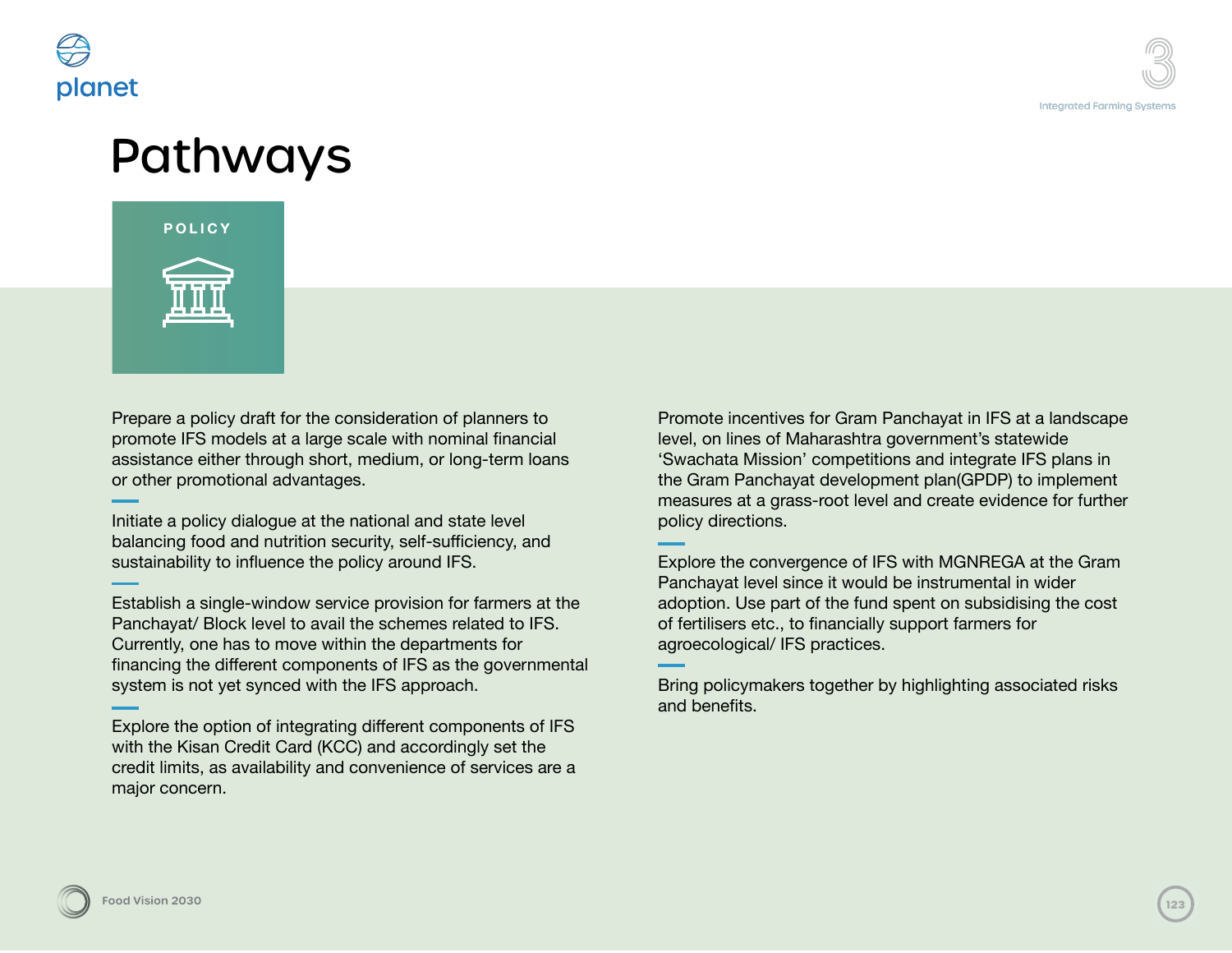

### Pathways

#### **IMPLEMENTATION**



Assess and refine technologies developed at the research station to make these more participatory and feedback-centric for greater adoption in the cultivators' field.

Improve the planning capacity of the farmer by understanding what resources are available, their needs, and challenges and accordingly design and implement the IFS component and approaches.

Creating remunerative markets or strengthening existing ones as markets for commodities coming from the sustainable cropping systems is a major concern.

Back the certification of sustainable and environmentally friendly systems in order to create a market booster.

Mandate the government's agricultural extension systems to promote IFS and create IFS missions at the state and national level to ensure its design and implementation. Further, collaborating with civil society organisations (CSOs) and community-based organizations (CBOs) to scale integrated farming.

Prepare contingent planning to counteract the weather vagaries and climate threats under different farming situations.

Promote agroforestry models which combine different types of trees, meeting the varying requirements for food, fodder, fuel, control soil erosion, etc., to ensure year-round income with reduced risk from one system. Such models diversify both farmers' income and risk during a time of crop failures or extreme climatic events.

Place climate-resilient indigenous varieties carefully in the overall IFS approach and ensure the availability of seeds at the village or cluster level for farmers through seed production and establishing seed banks. Similarly, intercropping and food crop diversification is key to effectively addressing weather vagaries and increasing dietary diversity.

Include local agro-advisory services in the local language, including the weather forecast, in the planning process.

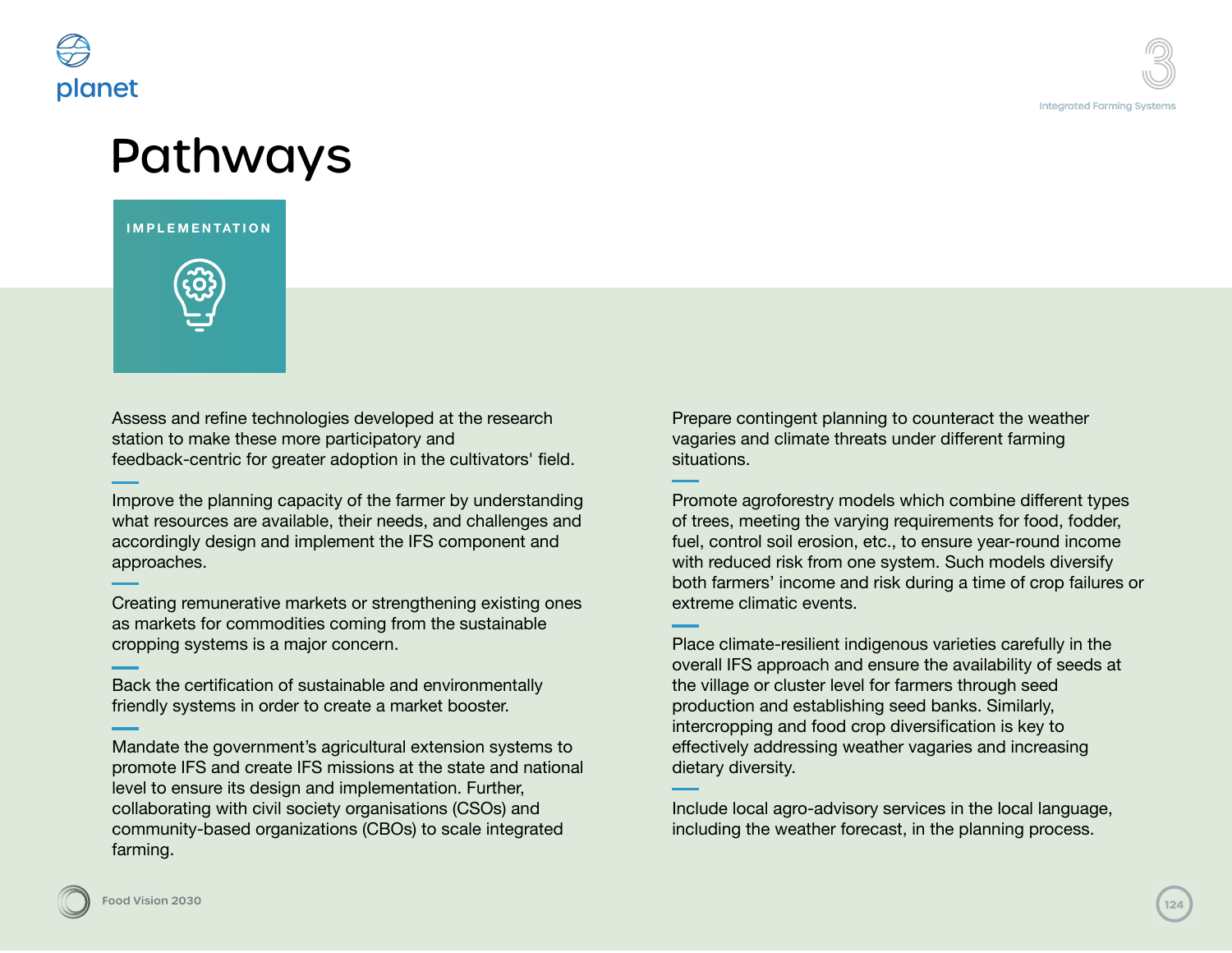

### Pathways

#### *Implementation (Contd)*

Introduce a monitoring & evaluation system for assessing adoption and taking corrective measures.

Look at IFS as an approach for a better and optimised utilisation of resources at the landscape level for different IFS enterprises. IFS at the landscape level may be much more suitable than at the household/individual (farm) level – carefully tread it forward. Further, demonstrate the feasibility of economics notwithstanding ecological security to pave the path for consolidation and further expansion.

Look at the overall IFS from three lenses viz. Social (addressing vulnerabilities in terms of capacity, risk mitigation, health, and nutritional security), Environmental (climate change risks recorded in food systems document), and Institutional (national missions and flagship programs).

**KNOWLEDGE AND RESEARCH**

Create a comprehensive 'database on farming system' concerning the type of farming system, infrastructure, economics, sustainability, etc., under different farming situations.

Record traditional IFS models and challenges/opportunities across agro-ecological zones and determine a separate set of indicators to measure the productivity of the agro-ecological approach.

Look at the success matrix of IFS to transform the food systems from a systems point of view and concerning the benefits accrued from it.

Digitise farms to understand the demographic and cropping profile of the farmers and accordingly devise the mechanism for extension and other services.

Build traceability systems to measure the success of various interventions at the farm for transparency and trustworthiness.